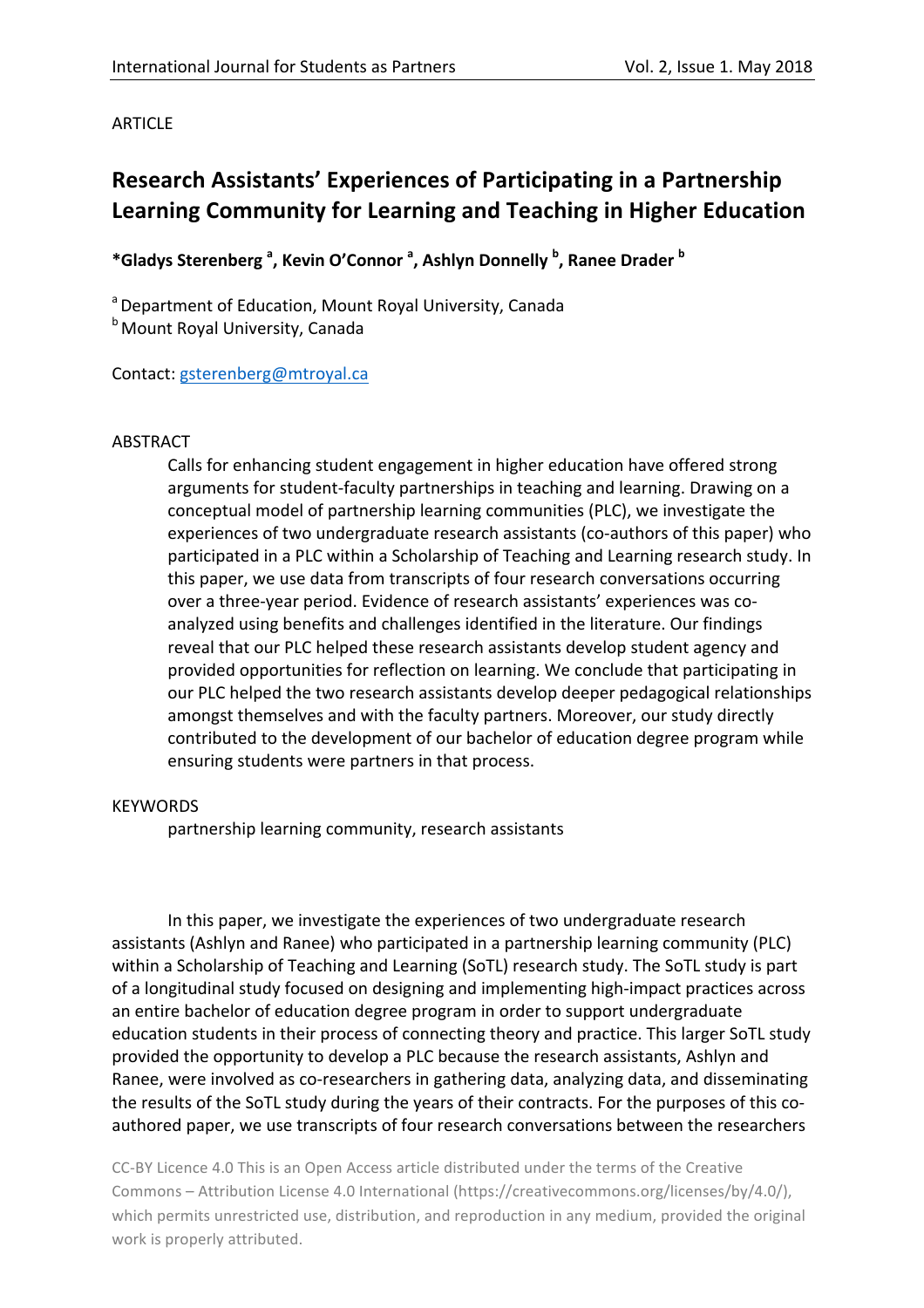(Gladys and Kevin) and research assistants (Ashlyn and Ranee) that occurred within the PLC as we analyzed the data gathered in the SoTL study. In this context, Ashlyn and Ranee are the student partners, the participants, and the co-authors. Our research question is: **How** did the *undergraduate research assistants* (Ashlyn and Ranee) experience a PLC embedded *in a SoTL* study that focused on the co-design of high-impact practices within courses and school placements of a new bachelor of education degree program?

To better understand the experiences of the two undergraduate research assistants who participated in a PLC, we present the context of the SoTL research study in which the PLC is embedded.

## CONTEXT OF THE SOTL RESEARCH CONDUCTED BY KEVIN AND GLADYS

The Scholarship of Teaching and Learning (SoTL) has contributed much to our understanding of teaching and learning within post-secondary institutions. Boyer (1990), one of the first scholars in this field, recognizes the significant role teaching has in the academy and proposes that teaching is not a "routine function, tacked on, something almost anyone can do. When defined as scholarship, teaching both educates and entices future scholars" (p. 23). The scholarship of teaching can occur when evidence-based inquiry is shared, is subject to critique, and contributes new knowledge on teaching within a discipline (Hutchings, 2002; Hutchings & Shulman, 1999; Kreber, 2001). Similar to other SoTL studies (Cambridge, Kaplan, & Suter, 2001; Felten, 2013; Hutchings & Shulman, 1999; McKinney, 2004), our evidence-based SoTL research study is systematically focused on student learning.

Our Canadian undergraduate post-secondary institution includes a focus on teaching and learning informed by scholarship in its mission statement, and SoTL research is strongly supported. Our undergraduate students participate in the National Survey of Student Engagement (NSSE), one of the largest research projects in North America that considers undergraduate students' experiences of best educational practices. Like other Canadian universities, our university administrators use the results of this survey to assess academic challenge, student-faculty interaction, collaborative learning, and supportive campus environments. As faculty members and researchers, Kevin and Gladys have drawn on related research using data from NSSE to inform the design of our new bachelor of education degree program. In particular, we used Kuh's (2008) research that identifies 10 high-impact practices that contribute to higher retention rates, deeper student engagement, and improved student achievement: first-year seminars and experiences, common intellectual experiences, learning communities, writing-intensive courses, collaborative assignments and projects, undergraduate research, diversity/global learning, service learning and community-based learning, internships, and capstone courses and projects. Our research is strongly embedded in SoTL because we engage in evidence-based inquiry into our undergraduate students' experiences of learning and because we implement high-impact practices programmatically within a new Canadian degree program in teacher education. We are using qualitative research methodologies (see Denzin & Lincoln, 2000; Guba & Lincoln, 1994) to investigate the education students' experiences of high-impact practices and links between theory and practice. The SoTL research project is ongoing and involves 53 participants. Data collected and analyzed includes class assignments and yearly individual interviews.

Sterenberg, G., O'Connor, K., Donnelly, A., & Drader, R. (2018). Research assistants' experiences of participating in a partnership learning community for learning and teaching in higher education. *International Journal for Students as Partners, 2(1).* https://doi.org/10.15173/ijsap.v2i1.3196 98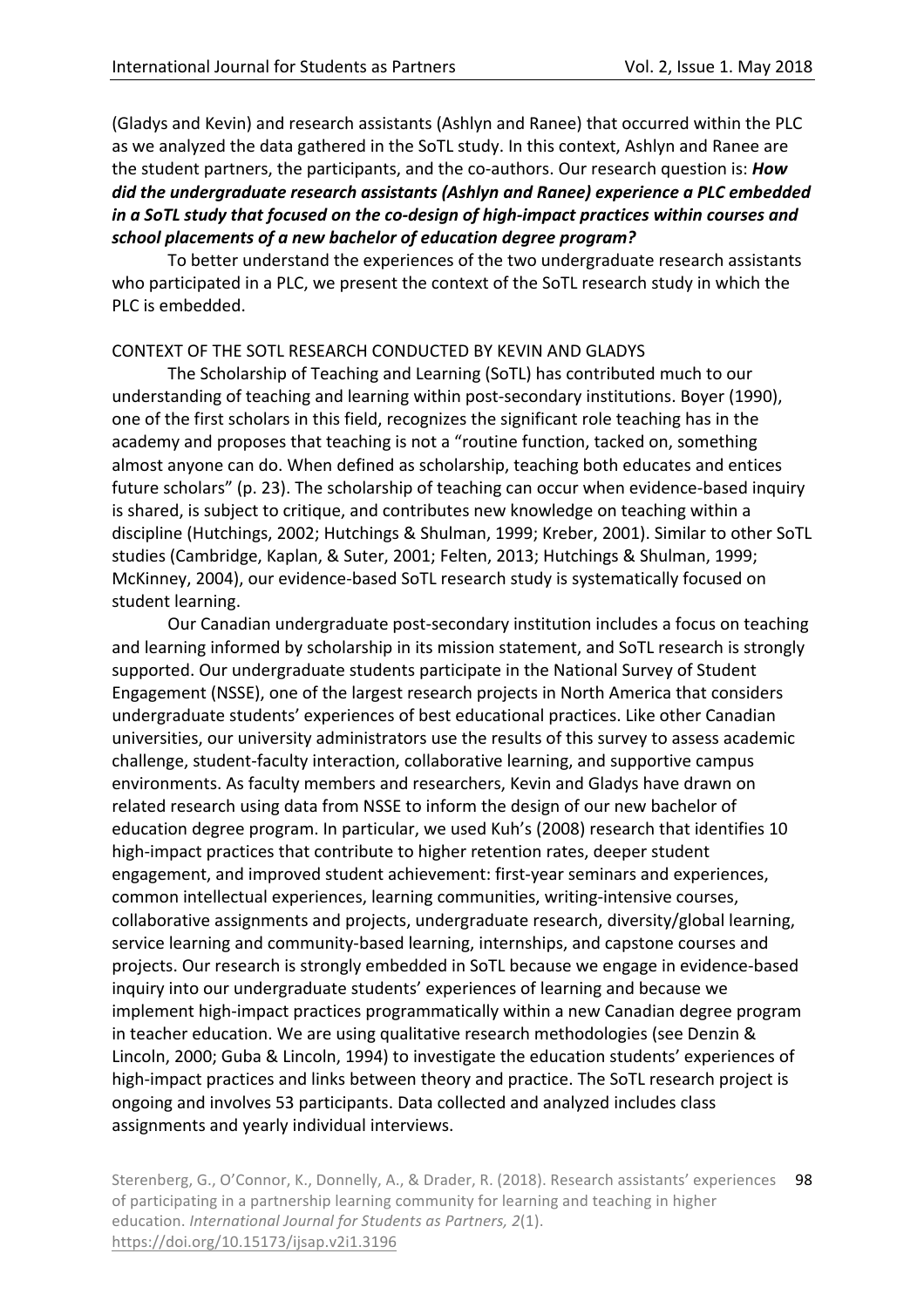Within this research context, and in response to emerging research in SoTL in the area of student-faculty interaction, we became interested in students as research partners. We noticed that our research assistant, Ranee, was highly engaged in the data analysis and offered unique a perspective through a student lens. During an early-stage conference presentation and the dissemination of research results, she contributed to and shared responsibility for the findings of the study. As faculty researchers, we wanted to better understand her experiences of participating in the conference presentations and invited her to reflect on such experiences during an interview. Her insights prompted us to consider the role of students as research partners. Specifically, we were struck by the consistencies between how she described her experiences and how Healey et al. (2014) describe a PLC as a collaboration with students as partners to create a genuine and inclusive community of practice. 

While involving students as research partners is suggested as one of the five principles of good practice in SoTL (Felten, 2013), engaging students in SoTL research is rare as students are usually the subjects of research conducted by faculty members. In addition, there are few studies that examine the experiences of students working with faculty members on SoTL projects (Healey et al., 2014). The research we present in this paper explores the experiences of two research assistants participating in a PLC and was conducted by two faculty members and two student partners. The research is strongly embedded in the SoTL study described above.

## STUDENTS AS PARTNERS IN A PARTNERSHIP LEARNING COMMUNITY

Healey et al. (2014) present a model of Partnership Learning Communities (PLCs) that is focused on collaborative research projects with students and faculty. They believe that such collaboration is most successful when it is reciprocal and suggest that creating a true partnership involving co-learning, co-inquiring, co-developing, co-designing, and cocreating can have many benefits for both students and professors. In order to best develop reciprocal relationships where student researchers are deeply invested, students should be active participants in the learning process, and faculty partners should emphasize that the partnership is a process of engagement, not a product. Drawing from the literature on Students as Partners, Healey et al. identify authenticity, inclusivity, reciprocity, empowerment, trust, challenge, community, and responsibility as values that underpin their conceptual model. Their model has been adapted in the framework (see Fig. 1) published by The Higher Education Academy (2015).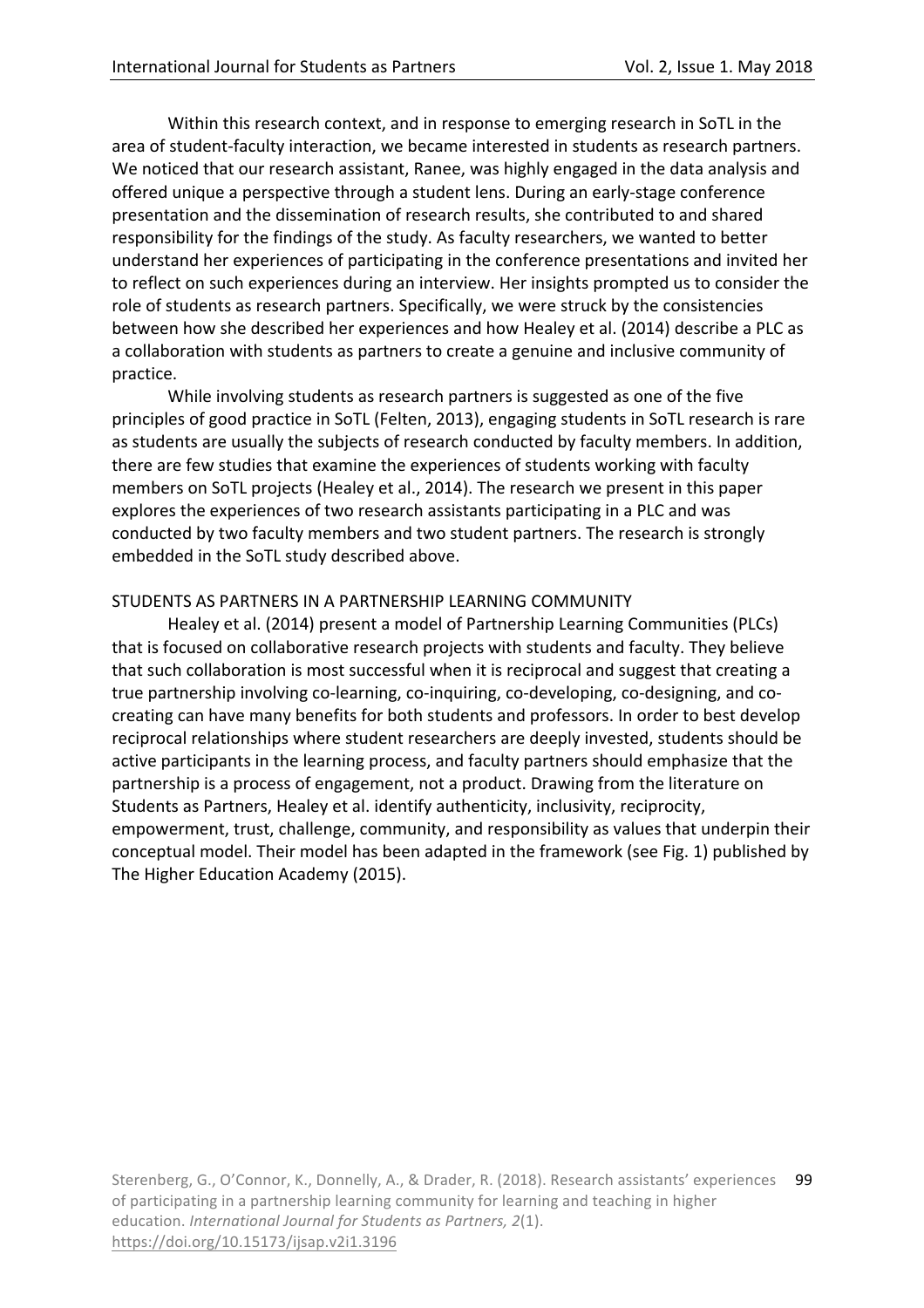

**Figure 1:** Students as Partners in a partnership learning community (The Higher Education Academy, 2015).

© Higher Education Academy, 2015

Researchers have found that students benefit in many ways when participating in PLCs. Mihans, Long, and Felten (2008) suggest that extensive student growth and sustained engagement occurs when students are given opportunities to work on research on topics that are directly related to them. Healey et al. (2014) found that by including student researchers in partnerships that value authenticity, inclusivity, and reciprocity, students are more likely to remain engaged and embrace the perspectives of and learning opportunities from those around them. They suggest that through learning, teaching, and assessment, students are actively engaged in their personal learning as a type of partner. It is through these and extended opportunities for partnership with professors, when "students are given a significant amount of autonomy, independence, and choice" (p. 3), that heightened engagement is developed. In many cases, "partnership raises awareness of the implicit

Sterenberg, G., O'Connor, K., Donnelly, A., & Drader, R. (2018). Research assistants' experiences 100 of participating in a partnership learning community for learning and teaching in higher education. *International Journal for Students as Partners, 2(1).* https://doi.org/10.15173/ijsap.v2i1.3196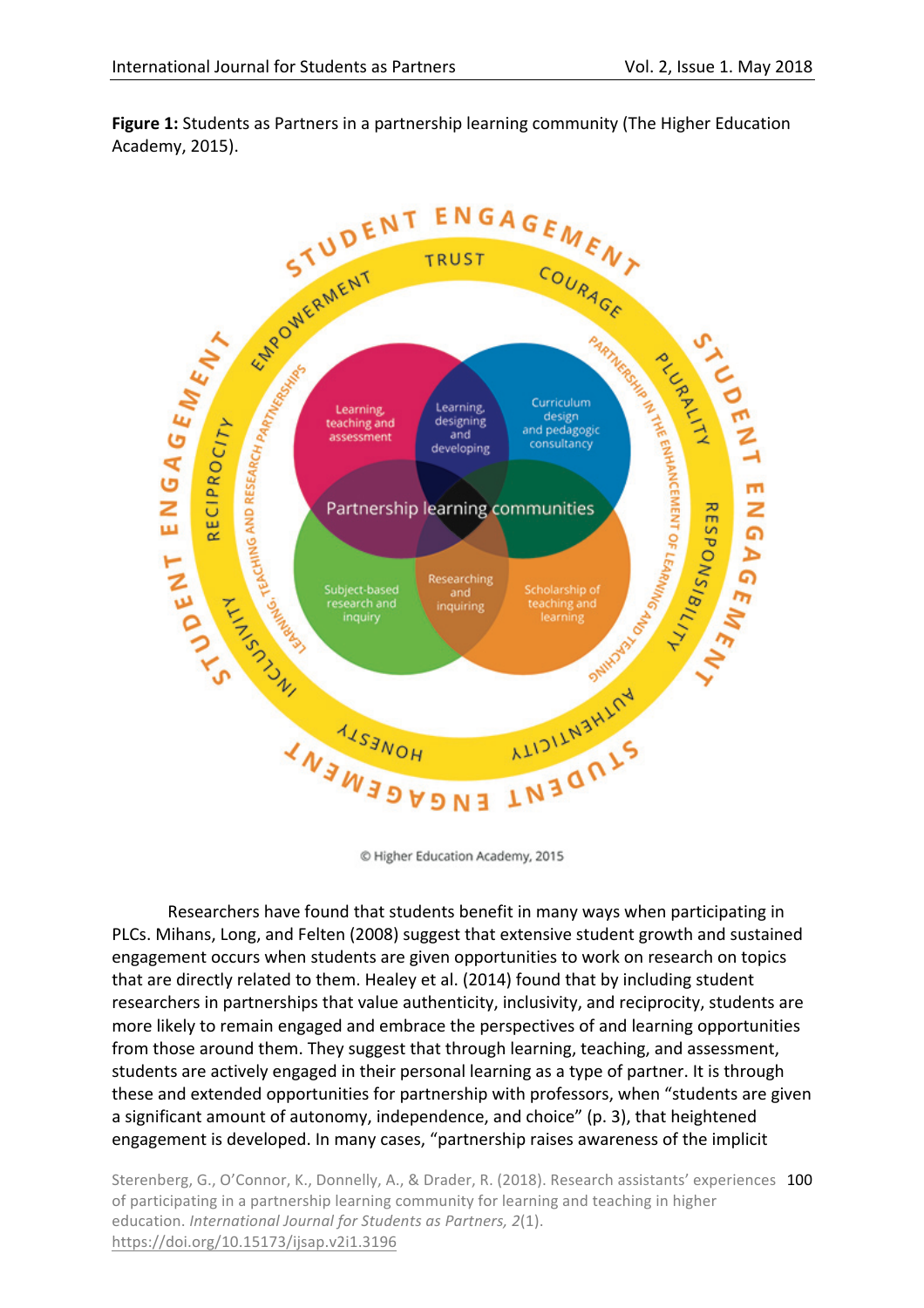assumptions—about each other, and about the nature of teaching and learning" (p. 12), which further engages students and promotes investment in their own learning and future experiences. Bovill, Cook-Sather, and Felten (2011) agree that having an active and participatory role in research about their learning enhances student commitment and engagement. They suggest that when students begin critically analyzing what they are learning, they are likely to further investigate who the learning is for, resulting in personal growth and development. This shift from passivity to agency encourages students to reflect metacognitively on their development. These researchers found that in working collaboratively with faculty, students gain the opportunity to obtain a deeper understanding of learning. By removing themselves from the direct experiences of learning and metacognitively reflecting on their learning experiences and practices, students are better able to understand and articulate their needs and the needs of their peers. Furthermore, Bovill et al. suggest that the unique opportunity for students to work with faculty inspires students to further invest in their learning, and again, promotes engagement. This collaborative process challenges students to think critically about their own processes and promotes metacognition surrounding learning and teaching styles. This direct impact upon students' personal understandings has the potential to not only allow students to shape their own future learning experiences at a metacognitive level, but also to provide valuable feedback to professors.

Participating in PLCs offers many benefits for professors. Mihans et al. (2008) suggest that once students have become comfortable working with and contributing to discussions with professors, they provide strong insight and are personally attached to the research. These researchers propose that as a research project involving students as partners progresses and rapport is built between the student researchers and faculty, a community of trust is strengthened and professors become more comfortable trusting the opinions of student researchers, who prove to have valuable contributions. Felten et al. (2013) suggest that "partnerships in curriculum development, teaching, and SoTL provide powerful opportunities for students and faculty to collaborate in the creation of new disciplinary, institutional, and pedagogic knowledge" (p. 1). Through faculty-student partnerships, the nature of the classroom can be altered and additional confidence can be built. Bovill et al. (2011) propose that when "staff engage in dialogue with students and one another about learning expectations, pedagogical rationales are clarified" (p. 5), and a better course or program can be developed.

There is strong evidence that participating in PLCs is beneficial to both students and professors. In creating their model for PLCs, Healey et al. (2014a) recommend creating experiences in which students are consulted and involved as participants and partners. They identify four main ways of engaging in partnerships: subject-based research and inquiry; curriculum design and pedagogic consultancy; learning, teaching, and assessment; and the practices of SoTL (see Fig. 1). Two of these are relevant to our research: first, curriculum design and pedagogic consultancy and second, the practices of SoTL.

As students engage in collaborative research, there are often opportunities to assist in reconstructive or supplemental curriculum design. Bovill et al. (2011) look specifically at the potential advantages of including students as co-creators of both course design and curricula. They argue that "although much educational development focuses on pedagogical technique, course design might be the most important barrier to quality teaching and learning in higher education" (p. 4). Mihans et al. (2008) investigate the importance of

Sterenberg, G., O'Connor, K., Donnelly, A., & Drader, R. (2018). Research assistants' experiences 101 of participating in a partnership learning community for learning and teaching in higher education. *International Journal for Students as Partners, 2(1).* https://doi.org/10.15173/ijsap.v2i1.3196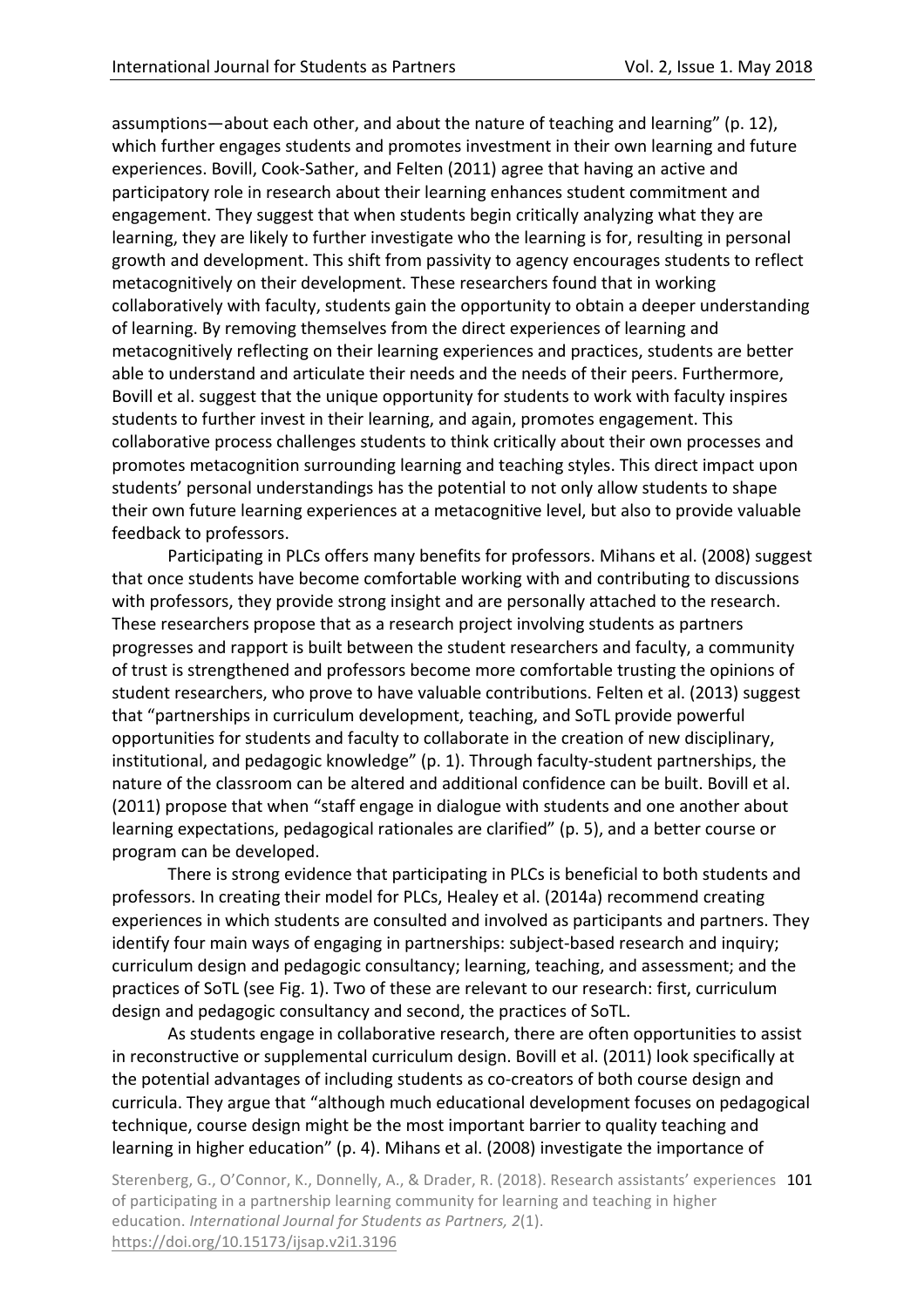student-assisted curriculum design in redeveloping a course that is unsuccessful, and the likelihood of regaining and maintaining success as a result of student input. In their research, they found that the students were more likely to focus on the practical, while the professors preferred a theory-based approach. In exploring this discrepancy between student learning preferences and the required curricular materials, the professors and students were able to develop a program that satisfied the needs of both, while still accounting for diverse learners. This personal engagement from the students presented a unique lens through which to view the process of curricular design.

At both the undergraduate and graduate levels, student research and partnerships with faculty play an important role in promoting student engagement and personal investment in learning. In working within SoTL, a level of personal and intellectual commitment is required, and as a result, students involved in the research often undergo significant growth and deep personal reflection (Allin, 2014). Opportunities for students to collaborate with their professors provides a unique means for students to gain a deeper understanding of topics either outside or within their personal fields of study. The relationship between student researchers and faculty working directly within their own personal academic fields is particularly impactful, as the experience provides students with a sense of autonomy and fosters a deeper relationship and commitment to the research itself. For student researchers, the importance of exploring areas of personal interest or significance has greater meaning and influence on personal learning and understanding (Healey et al., 2014a).

SoTL provides opportunities for students and faculty to engage in and collaborate on research projects with one another at a reciprocal level (Society for Teaching and Learning in Higher Education, n.d.). Felten et al. (2013) and Allin (2014) discuss the collaborative nature of SoTL and the transformative potential it offers for both student and professor researchers. Students have been better able to share their personal feedback on specific programs and practices, which has led to better programmatic insight as a result of SoTL.

While research about the benefits of PLCs seems promising, Allin (2014) cautions that reciprocal relationships can be hard to build and require a cultural change in academic settings. She questions whether or not true collaboration can be achieved as a result of the role of influence within the post-secondary system. In undertaking research with professors, she believes that students are at risk of being less valued. In addition, students themselves may struggle with the influence of power within research relationships as the professors with whom they are working may also be responsible for grading their work or reviewing their ideas. Engaging students as partners seems to be a complex endeavor. In this paper, we co-investigated the experiences of two undergraduate research assistants, Ashlyn and Ranee, as they participated in a PLC focused on the co-design of high-impact practices within a new degree program. Drawing on the literature on student experiences in PLCs, we attended to the benefits of student growth, sustained engagement, agency, personal investment in learning, and increased opportunities for metacognition. We also were interested to know if the challenges noted in the literature involving power relationships and an exclusive emphasis on practice were experienced by Ashlyn and Ranee. Qualitative methodology was used to provide insight into the experiences of our two student-partner participants.

Sterenberg, G., O'Connor, K., Donnelly, A., & Drader, R. (2018). Research assistants' experiences 102 of participating in a partnership learning community for learning and teaching in higher education. *International Journal for Students as Partners, 2(1).* https://doi.org/10.15173/ijsap.v2i1.3196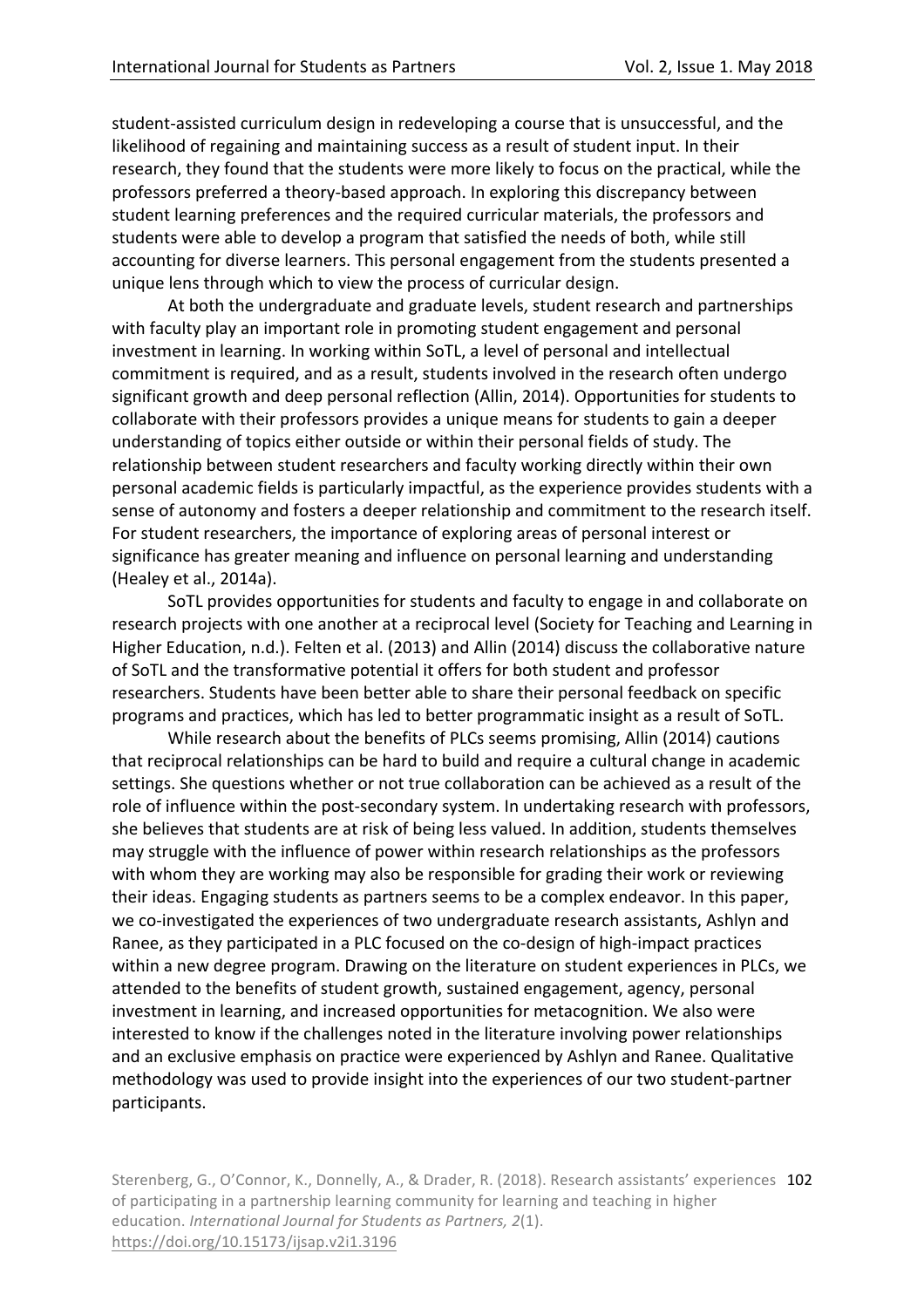## METHODOLOGY

Qualitative research methodologies (see Denzin & Lincoln, 2000; Guba & Lincoln, 1994), and specifically case study methods (see Stake, 1995; Yin, 2013), were used to investigate experiences of two research assistants who participated in a PLC; these two research assistants are also co-authors of this paper. Ranee, a student in the second year of the program, joined the research team in 2013 as a research assistant and was involved in the longitudinal SoTL study of a cohort of students in the first year of the program. Ranee remained part of the team until the completion of her degree in 2016. Ashlyn, a student in a subsequent cohort of students, has participated as a member of the research team since 2015. Beginning in 2013, we, the two lead faculty researchers and the two student researchers, engaged in bi-weekly collaborative research conversations and recorded and kept research notes about our experiences.

For the purposes of this paper, the data included transcripts of four research conversations between the researchers (Gladys and Kevin) and research assistants (Ashlyn and Ranee). Evidence of the two student partners' experiences was analyzed using benefits and challenges identified in the literature. Specifically, we attended to emerging themes that related to student growth, sustained engagement, personal investment in learning, agency, increased opportunities for metacognition, power relationships, and an emphasis on practice. Consistent with analysis methods identified by Patton (2002) and Strauss (1987), the transcripts were first coded individually by Gladys and Ashlyn according to emerging themes that related to our research focus on participation in a PLC. Then, our coconstructed academic and professional conference notes and individual research notes were used to refine the interpretations as all members of the PLC reviewed the analysis, collaboratively adjusted the codes, and wrote findings together. Several themes emerged in the data that provided insight into benefits and challenges: developing student agency, developing relationships, and providing opportunities for reflection.

## FINDINGS

In our analysis, we focused on student growth, sustained engagement, personal investment in learning, agency, increased opportunities for metacognition, power relationships, and an emphasis on practice. Our key findings of this case study were that our PLC helped research assistants to develop student agency, to develop relationships with the researchers, and provided opportunities for reflection on learning.

## **Developing student agency**

Research on Students as Partners suggests that student agency is a key part of PLCs (Felten, 2013; Healey et al., 2014, 2016.). Three strategies were identified as contributing to the development of student agency for Ashlyn and Ranee: understanding the SoTL research context, understanding the research literature, and contributing to knowledge. At the beginning of their involvement in the SoTL project, Ashlyn and Ranee were each asked to read the data previously collected. It was evident that this process provided them with a deep understanding of the study and that they were able to make strong contributions to the analysis of the data. For example, Ranee commented on high-impact practices in the interview data: 

## With the fourth-year [students], there have been two things that have come up a lot,

Sterenberg, G., O'Connor, K., Donnelly, A., & Drader, R. (2018). Research assistants' experiences 103 of participating in a partnership learning community for learning and teaching in higher education. *International Journal for Students as Partners, 2(1).* https://doi.org/10.15173/ijsap.v2i1.3196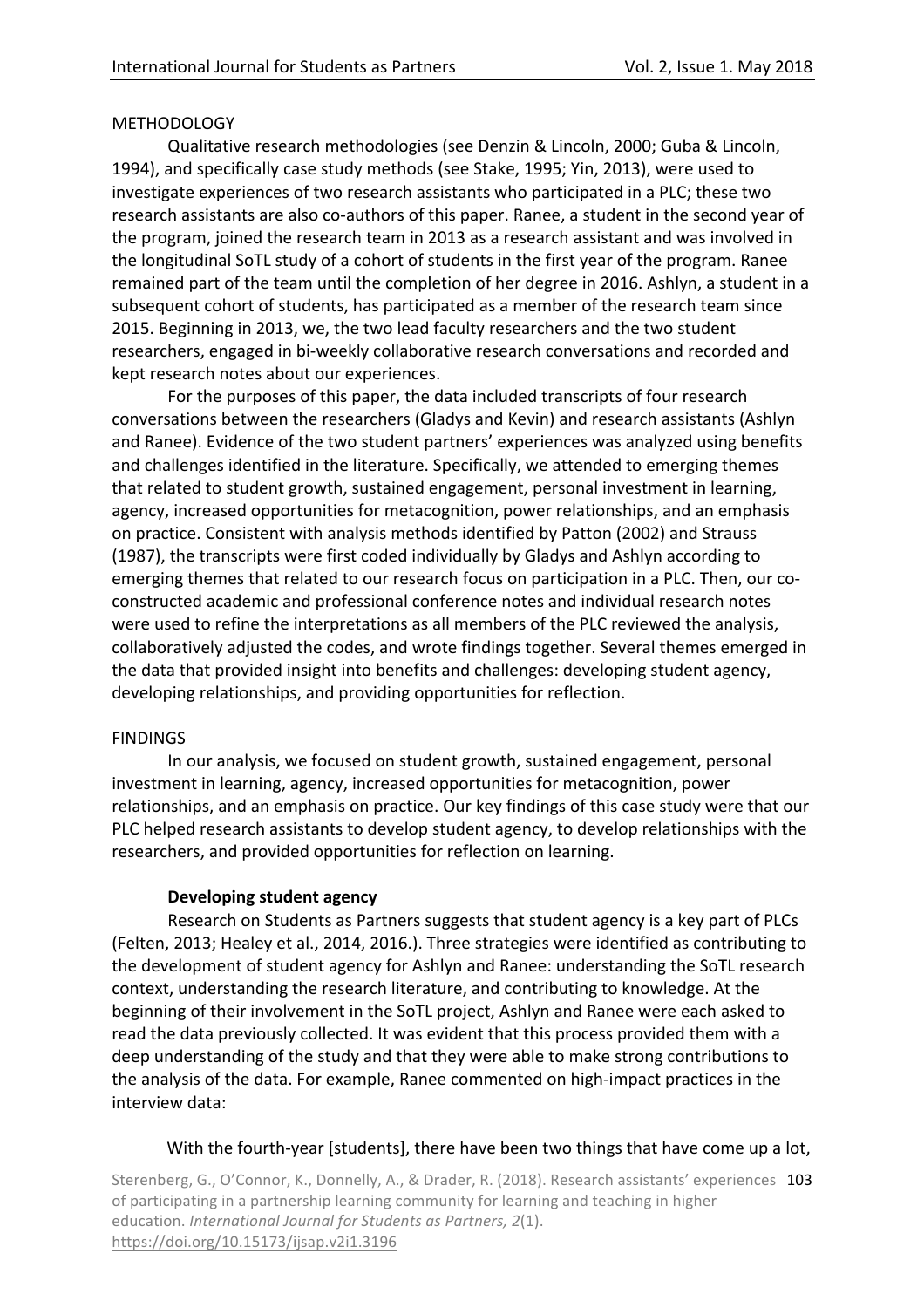the first one being, again, the seminars because we were asking them about the seminars. There is theory and practice but there is also that community of practice piece in there as well because they are talking about how that gave them a certain space where they are allowed to realize that they are not alone and learn from each other's experiences.

Links between data across the years were made by all four authors and conversations about such connections fostered a common understanding of the research. All authors were familiar with the data and were able to bring various perspectives to the data analysis. Indeed, a distributed expertise emerged as the authors had different experiences while gathering data. Ranee had conducted the interviews in a specific year and was able to offer insights about the data because of her robust understanding of it:

I think [the use of seminars] is really important. Okay, so this is what I have been trying to wrap my head around a little bit too because I am going to go back to second years and I am more familiar with that data, obviously.

One strength that both Ashlyn and Ranee had was the ability to provide specific examples of findings that contributed to the SoTL data analysis, as shown by how Ranee remembered participants' experiences: "I just thought it was so perfect about [how the seminars became] that challenging piece because the title to her journal entry was, 'Am I Closed-Minded?,' and she came out of a seminar going, 'Wow, I am closed-minded.'"

In joining and participating in the SoTL research project, Ashlyn and Ranee not only gained a deeper understanding of the data, but also became more comfortable in personally identifying with the literature. Through interpretation of the acquired data and ongoing conversations, Ranee identified an increased ability to make meaning of readings that may have previously been without context:

I have been doing a lot of reading on identity and the different identities that student teachers experience between being in university and being in the schools. . . . there is a disconnect between these two identities because they are not really talked about. . . . there are three different identities that students teachers need to develop over time.

Through personal analysis and comparative thinking, Ashlyn was able to recognize that her professional identity was strengthened as she became more familiar with various concepts through coursework, hands-on experiences, and the research. She commented, "I didn't realize at the time, and I think it is interesting because all the pieces are coming together between the research and between all of the classes." These realizations contributed to her investment in the research, as well as her personal pedagogies relating to the field of education. They also fostered Ranee's deeper understanding of how the literature and theory connect directly to current education practices:

## Actually a lot of what I was reading was talking about [how those tensions between theory and practice] are necessary because if you are not challenging your belief, often you are just going to fall back and nobody is going to change. Education is

Sterenberg, G., O'Connor, K., Donnelly, A., & Drader, R. (2018). Research assistants' experiences 104 of participating in a partnership learning community for learning and teaching in higher education. *International Journal for Students as Partners, 2(1).* https://doi.org/10.15173/ijsap.v2i1.3196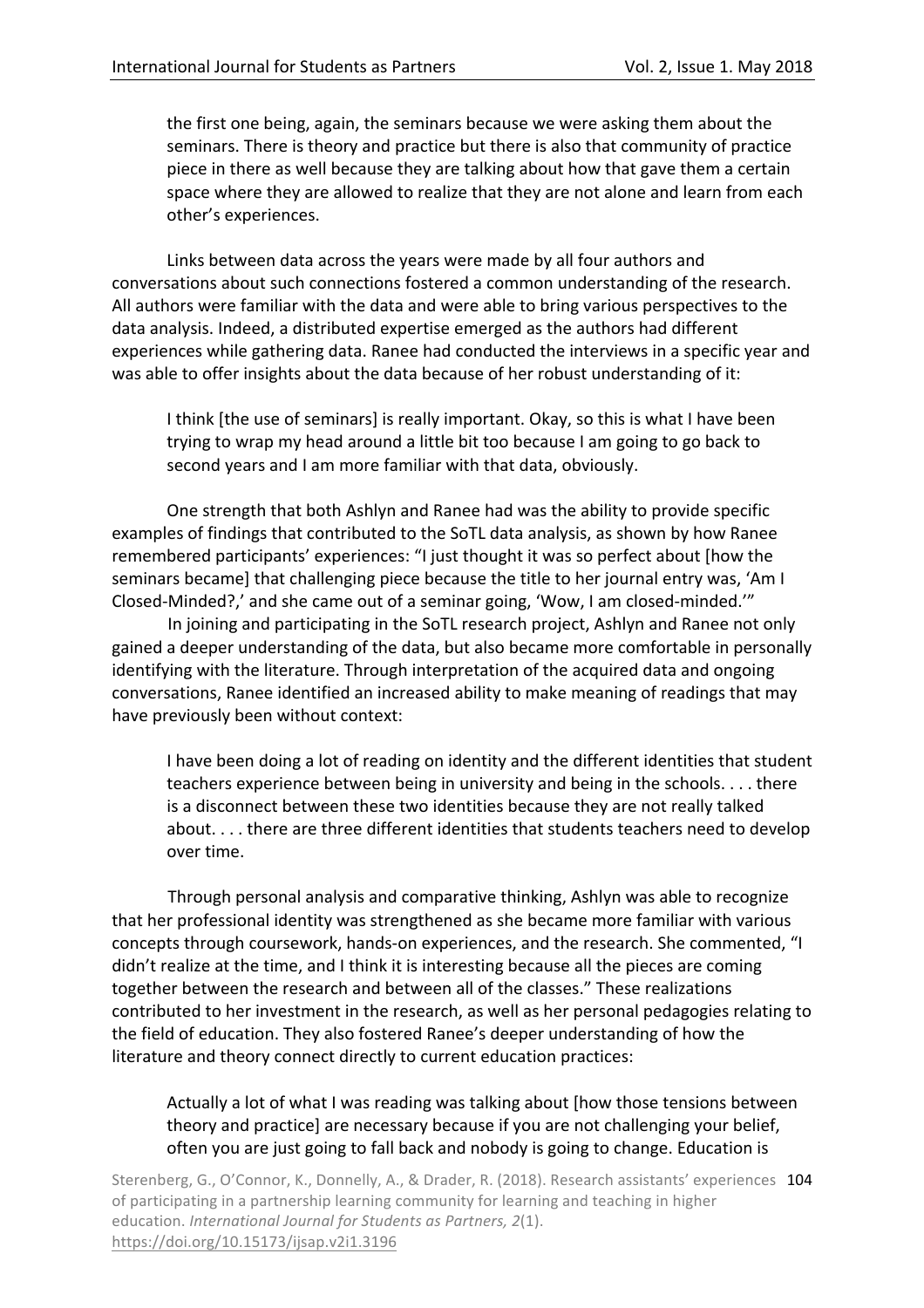never going to change, everybody is just going to go back and teach the way they were taught or have these sort of unrealistic ideals and going into the realm of actually teaching and kind of being overwhelmed, right?

The SoTL data fostered deeper insight into the perceptions of teacher candidates of their own practice. Prior to the conducted seminars and facilitated discussions, teacher candidates were less cognizant of the influence that their past school history had on their teaching identity. Ranee reflected on the growth that she had seen various teacher candidates undergo:

I kind of guided them—especially with the second years, too —where I was like, "Okay, coming into university you had experiences from K to 12, and so you have some sort of idea of how you want to teach and what sort of teacher you want to be, and oftentimes people our age have been taught in a traditional way. Now we are pushing more student-directed, constructivist, inquiry-based, or whatever it is. How is that playing out in your classroom? Are you actually seeing that?" And so then they actually go, "You know? No."

Ranee's reflection fostered a better team understanding of how teacher candidates actively make theory and practice connections. In addition, it helped Ashlyn and Ranee enhance their own self-reflection on their own teaching practices. After hearing about the experiences of the teacher candidates in the study, Ranee reflected that she saw a significant growth in the candidates after participating in the program and through seminars: "They are learning in this different way and they are seeing it in a different way and I feel that they are almost taking on more, as a professional and as an individual."

In addition to the strong professional identity evident in the SoTL interview data we were analyzing, Ashlyn reflected that her part in the research project played a significant role in helping her form a stronger teacher identity:

I think (being involved in the SoTL study) has helped influence the direction I am going in as a teacher, I think even getting to reflect on it to that room of people, getting to share with them a little bit about how I think it is positively driving my school career was really beneficial.

Through both the coding process of the longitudinal SoTL data and the SoTL interviews conducted with Gladys and Kevin, Ashlyn was better able to understand the important changes that she had undergone as a result of her understanding of communitybased opportunities and the programmatic research focused on high-impact practices:

I am very biased in saying that I think our research is important because I believe in it .... I think it is really important and I think we can change things through the research, I hope, by being able to show [stakeholders] the role [research] plays. . . . I think, assuming that [stakeholders] can see what we are seeing, I think it has the opportunity to make a really, really big difference in the program moving forward.

## As the longitudinal SoTL research progressed and changes were implemented in the

Sterenberg, G., O'Connor, K., Donnelly, A., & Drader, R. (2018). Research assistants' experiences 105 of participating in a partnership learning community for learning and teaching in higher education. *International Journal for Students as Partners, 2(1).* https://doi.org/10.15173/ijsap.v2i1.3196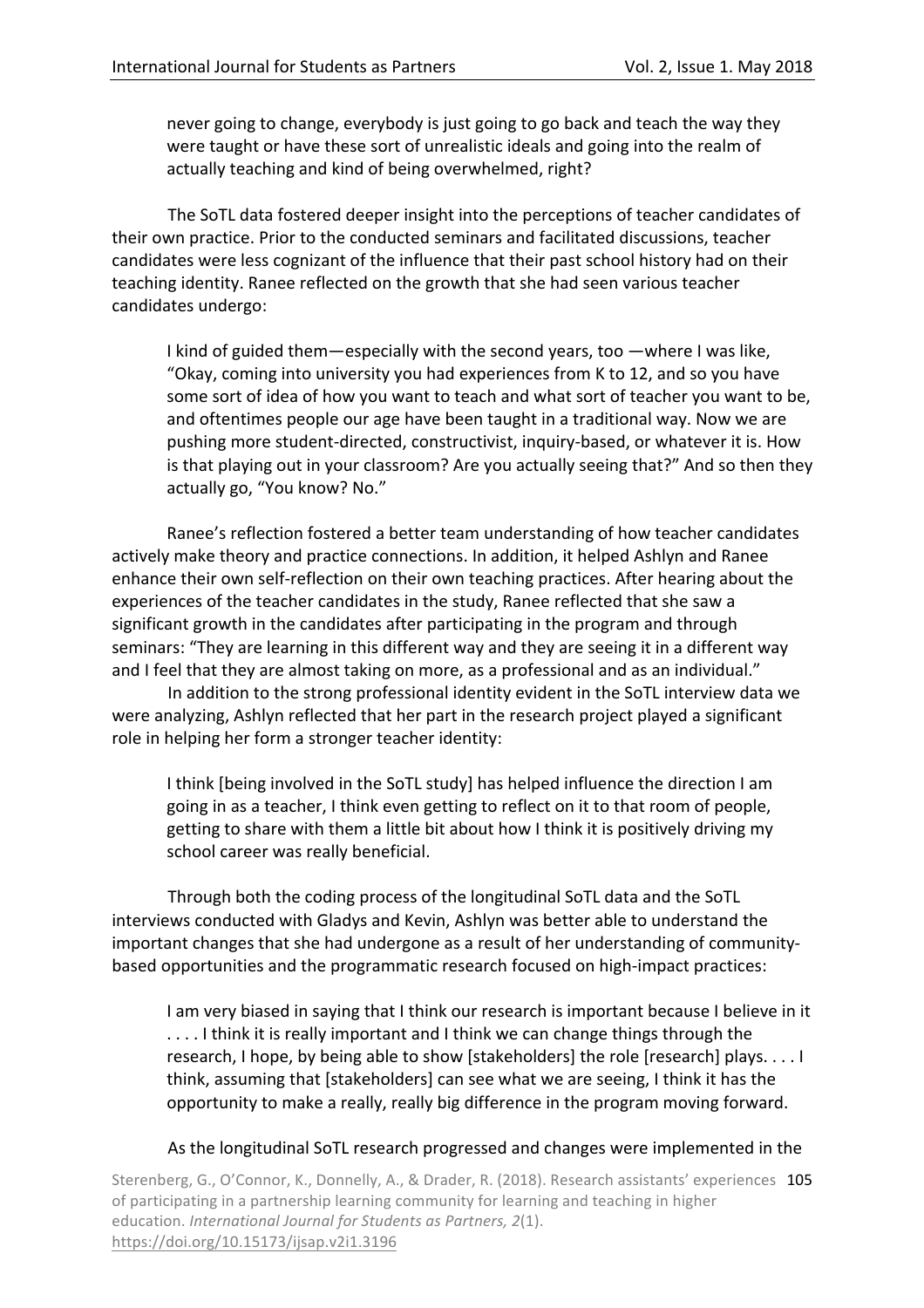program, the impact on the teacher candidates became more significant. As the program grew and changed as a result of feedback gained through the research and interviews, teacher candidates received an increasingly enhanced learning experience. Ashlyn described her learning experience in the context of analyzing the impact of the high-impact practices on teacher candidates' learning:

[The research] is playing a really big role in determining my teaching identity and hopefully [is] helping create  $\dots$  [a] group of teachers who have these really passionate ideas, and these really forward ways of wanting to make teaching and learning really personable for the students.

## **Developing relationships**

A second theme in participating in a PLC was the development of strong relationships. Throughout the course of the research, Ashlyn and Ranee identified a strengthening in both their ability to grow as teachers and individuals as a result of the relationships developed through the various research opportunities. In developing a deeper understanding of the themes and perspectives throughout the SoTL research analysis process, they were better able to identify the motivation behind the research and its inherent importance. Ashlyn reflected:

I am able to really relate to [Kevin's] passion. I think it is helping me understand and be more engaged in the science, because I know the roots of his passion and a lot of the things he is talking about  $\dots$  from the work that we have done.  $\dots$  I find that I relate much more easily to it, which maybe I wouldn't if I didn't have the background.

These realizations helped to strengthen personal investment and connection to the SoTL research. In addition, the themes and relationships developed through the SoTL research analysis prompted Ashlyn and Ranee to reflect on their own personal growth as teachers. Although she did not conduct the participant interviews, Ashlyn discussed how she was able to develop her personal and teaching identity as a result of interacting with teacher candidates' experiences when coding the interviews:

I have seen the growth in these other people. And then taking their growth and their understanding from when they first started their [school placement] and where they [are] now when we conducted these interviews . . . I think that has been really reassuring and help[ed] me feel comfortable, and knowing that definitely the knowledge we have is enough.

Through participating in the SoTL research project and identifying critical information from the recorded transcripts, Ashlyn was able to utilize the developed relationships in order to shape and further her personal experience as a result. In working with Gladys and Kevin, she gained confidence and thrived as a direct result of their ongoing support. Ashlyn discussed with Gladys the gradual shift that she felt in regards to her teacher identity:

## You and Ranee have such a strong relationship that it was really reassuring, and it

Sterenberg, G., O'Connor, K., Donnelly, A., & Drader, R. (2018). Research assistants' experiences 106 of participating in a partnership learning community for learning and teaching in higher education. *International Journal for Students as Partners, 2(1).* https://doi.org/10.15173/ijsap.v2i1.3196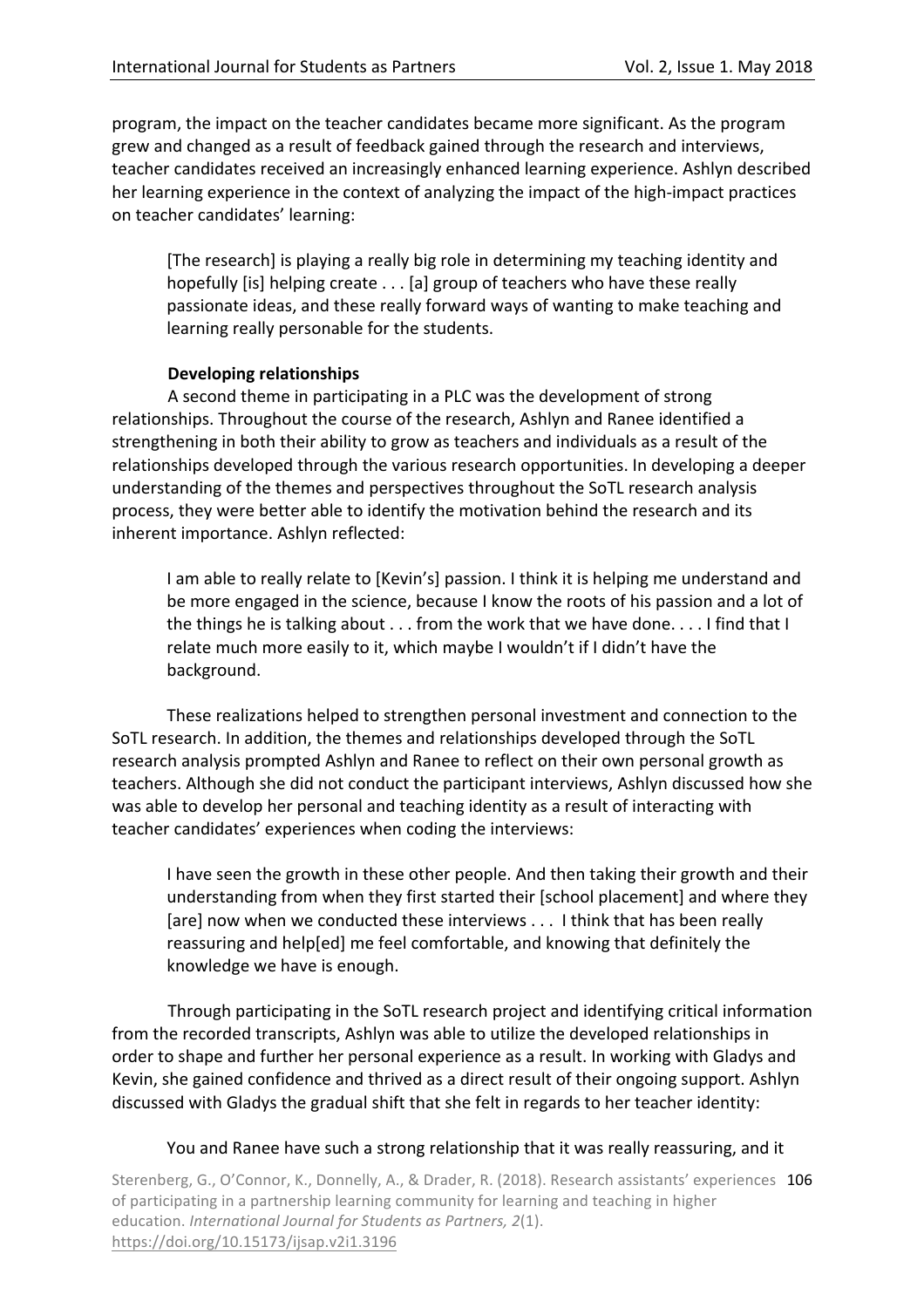made me feel really good about working towards having a similar relationship with you and Kevin. She really was able to rely on you, you are such strong mentors for her, so that was really exciting for me to have the prospect of being able to have that and grow towards that.  $\dots$  I think it has even been really, really inspiring for me to be able to work with you because I see a lot of the things that are important to you in your teaching. I think it has been a really big help and a big confidence-builder in being able to work with you and being able to see my identity—my teaching identity—grow through your influence.

As a result of these developed relationships gained through the research opportunities, Ashlyn underwent a significant transformation. Moving forward in completing her school placement, she was better able to understand the classroom environment and the importance of the high-impact practices we were implementing. This transformation directly contributed to her attention to the importance of meaningful relationships with partner teachers, supervisors, and her students and her ability to create these relationships. The PLC provided Ashlyn with a unique lens through which she could look at the impact that developing a strong relationship within the classroom can have. Although she had been instructed on the importance of relationships in her courses, it was through working with her professors in the PLC that Ashlyn was able to analyze the direct correlation between strong relationships and the success of teacher candidates in a classroom environment. The PLC also allowed Ashlyn to better understand why the highimpact practices that were being implemented were included and introduced in such ways. Before joining the PLC, Ashlyn struggled to grasp the importance and intentional nature of the incorporation of high-impact practices. Analyzing the research data allowed Ashlyn to guide and shape her own practice as a direct result of the research outcomes and understandings.

# **Providing opportunities for reflection on learning**

A third theme in the data was the strengthening of the PLC when Ashlyn and Ranee were provided with opportunities to reflect on their own learning. One important shift was the development of Ashlyn and Ranee's identities as a result of the SoTL research. After critically analyzing the data, Ashlyn stated, "I feel more prepared in terms of confidence in what I think I am looking for [as a teacher].  $\dots$  I have read and gained from the interviews". This understanding allowed Ashlyn to become comfortable with her identities as both a professional and as a researcher. Through the unique opportunities presented through the SoTL research, such as speaking at conferences, Ashlyn was given an untraditional platform through which to reflect on her experiences:

I think it was really quite validating for my own self-awareness and self-reflection as a teacher to be able to articulate what we are doing, and sharing that experience and sharing my own experience has been valuable in seeing that I am making the deep connections, and I am developing a really specific identity moving forward as a teacher.... it is helping me become more comfortable with what I want my time in the classroom to look like.

# After spending such a significant amount of time working on the research project,

Sterenberg, G., O'Connor, K., Donnelly, A., & Drader, R. (2018). Research assistants' experiences 107 of participating in a partnership learning community for learning and teaching in higher education. *International Journal for Students as Partners, 2(1).* https://doi.org/10.15173/ijsap.v2i1.3196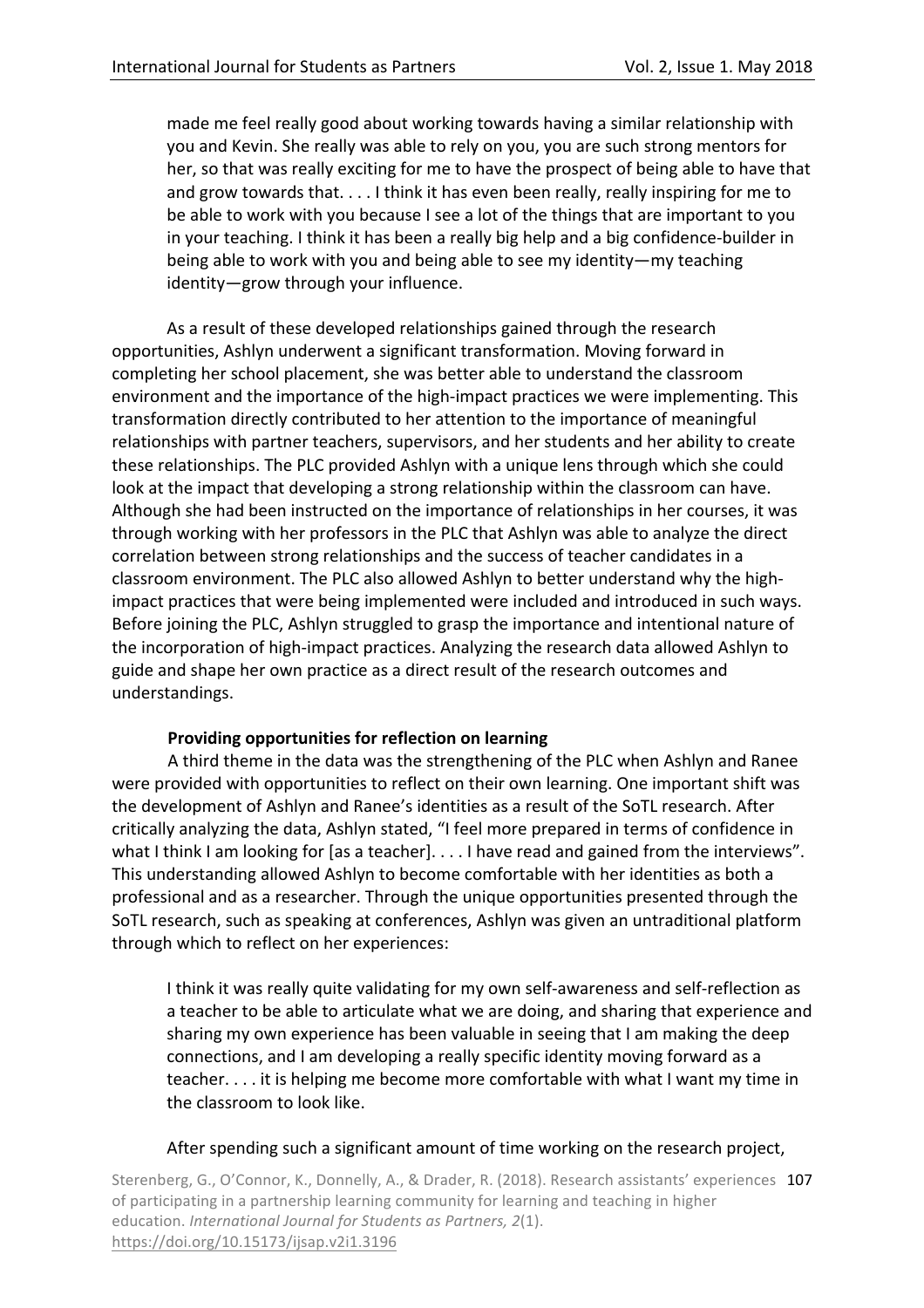Ashlyn was able to identify the correlation between these experiences and her growth:

I think that being a researcher for both my teaching and my student identity, it clicks in with both of those, it is quite like a core piece  $\dots$  clicking into both of those and influencing both of those identities on their own.

These understandings helped to contribute not only to her perceived and actualized teaching identity, but also helped to shape the values and key learning strategies that she will take into the classroom moving forward.

Ashlyn and Ranee gained many additional understandings and insights that they would not have been able to experience had it not been for their participation in the PLC. In having the opportunity to explore the different aspects of classroom development and experiences through a filtered lens and at a distance, Ashlyn and Ranee were able to better understand which practices and values they most closely identified with. As a result of this, they were able to further their own understanding and were able to identify their growth in learning through their own experiences and the experiences of their peers who were participants in the longitudinal study. Ashlyn identified the deeper understanding that she gained through the research practices:

I think it has been really helpful, especially with looking at our research with the notion of place [community-based learning]. I think that has been extremely helpful for me, and I see that everywhere now. . . . I see that all the time now, whereas I think with our research, without the transcripts and the feedback that I have kind of seen from everyone else, [that] I would have probably missed that.

Both Ashlyn and Ranee identified that the research process was crucial to developing their deep understandings and furthering their teaching identities. As a result of this opportunity to look reflectively at the larger picture and to analyze the trials and successes of their peers, Ashlyn and Ranee gained invaluable understandings. Ashlyn has found that through her peers she has been better able to understand the importance of the highimpact practices and, as a result, has been better prepared moving forward:

I didn't really see it until I had the whole picture at the end. I think that has been really influential for me in preparing me for what I want my [school placement] to look like, as opposed to my other field experiences where they felt kind of separate.

The PLC provided the opportunity for Ashlyn and Ranee to engage in meaningful research and further explore their own interests and values. By working closely with Gladys and Kevin, they were able to develop a rapport. We also considered how these processes and advancements were supported and offer these recommendations:

- Set aside time for bi-weekly meetings.
- Engage in the co-collection and co-analysis of data alongside one another.
- Engage in, document, and analyze research conversations.
- Co-present at academic conferences and in professional contexts.

Sterenberg, G., O'Connor, K., Donnelly, A., & Drader, R. (2018). Research assistants' experiences 108 of participating in a partnership learning community for learning and teaching in higher education. *International Journal for Students as Partners, 2(1).* https://doi.org/10.15173/ijsap.v2i1.3196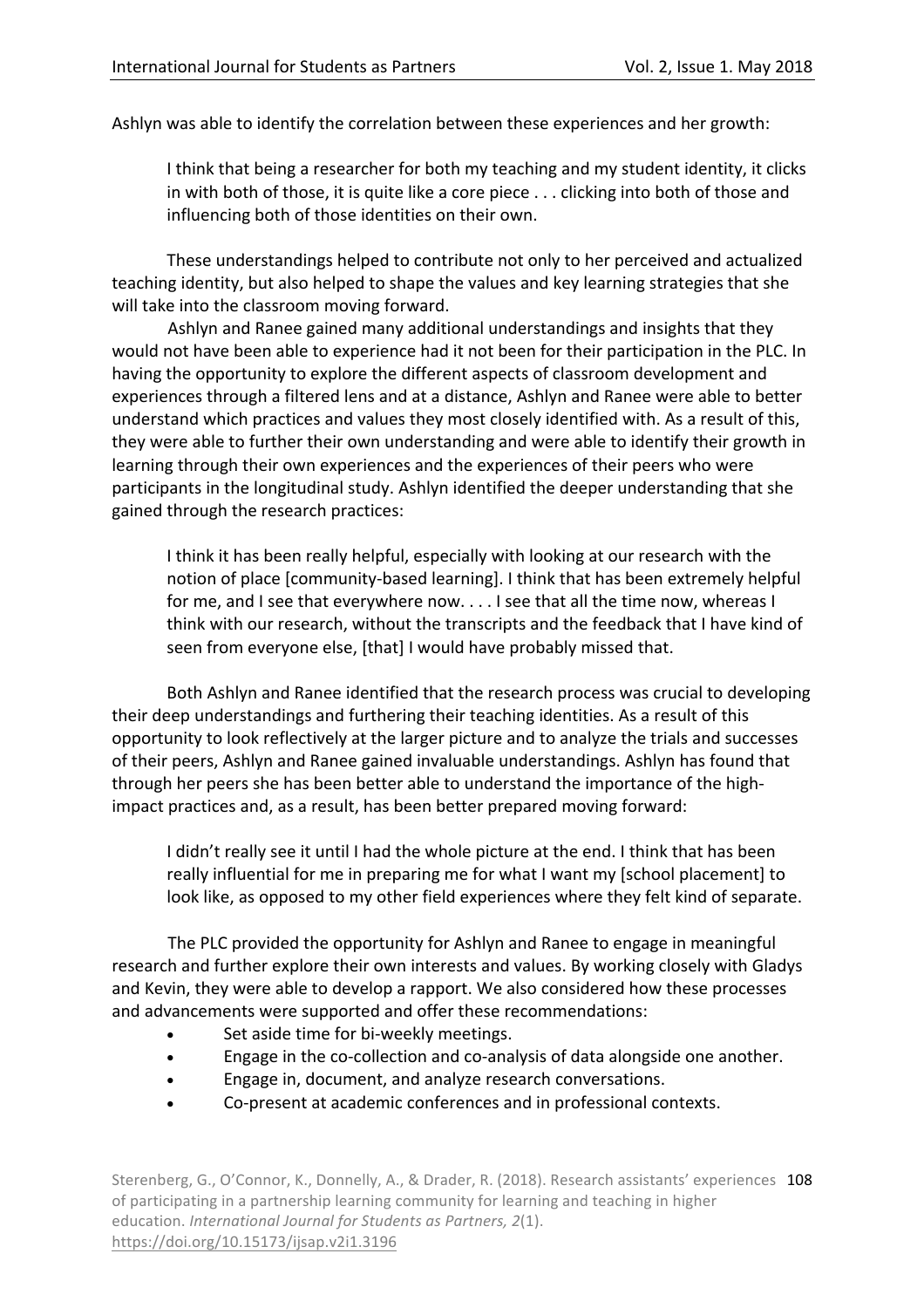#### **CONCLUSION**

Our findings reveal the complexities of working within faculty-student partnerships. Productive strategies for participating in a PLC emerged through this research as we explicated the processes of developing student agency, developing relationships, and providing opportunities to reflect on personal learning.

The literature identifies student growth, sustained engagement, investment in students' own learning, agency, and increased opportunities for metacognition as benefits for students participating in PLCs. Both Ashlyn and Ranee were impacted by their participation in an engaging experience and an inclusive community. They have had a significant impact on the development of the program and have increased their personal understandings of effective professional practices and pedagogies through this reciprocal partnership. 

In this case, the PLC thrived and allowed for meaningful growth for each of the partners. Despite the complexities that Ashlyn and Ranee faced as a result of their simultaneous participation in the bachelor of education program that they were investigating, and their personal investment in the project, they were each able to identify a positive significant shift in their pedagogies and identities as a result of their gained insights. They both found that they were passionate about the project and were better able to build meaningful relationships with faculty research partners. Additionally, they felt that their classroom and programmatic experience had been enriched and their personal pedagogies further developed. Their involvement in the research allowed them to grow significantly outside of the traditional parameters of a university experience.

The involvement of student researchers provided faculty partners with a unique and rich opportunity to strengthen programmatic perspectives through the student lens. The engagement of student partners in a PLC allowed a better understanding of the strengths and challenges of implementing high-impact practices. We conclude that participating in a PLC for learning and teaching in higher education helped helped the two research assistants develop deeper pedagogical relationships amongst themselves and with the faculty partners. Moreover, our study directly contributed to the development of our bachelor of education program while ensuring students were partners in that process.

This research was successfully reviewed according to Mount Royal University's research *ethics committee guidelines.*

## ACKNOWLEDGEMENTS

This research is supported by the Social Sciences and Humanities Research Council of Canada. 

## NOTE ON CONTRIBUTORS

**Dr. Gladys Sterenberg** *is a Professor in the Department of Education at Mount Royal* University, Canada. Her program of research is focused on relational ethics and can be described as encompassing three interrelated research interests: mathematics education, *Indigenous* ways of knowing, and overlapping communities of practice within teacher *education.*

Sterenberg, G., O'Connor, K., Donnelly, A., & Drader, R. (2018). Research assistants' experiences 109 of participating in a partnership learning community for learning and teaching in higher education. *International Journal for Students as Partners, 2(1).* https://doi.org/10.15173/ijsap.v2i1.3196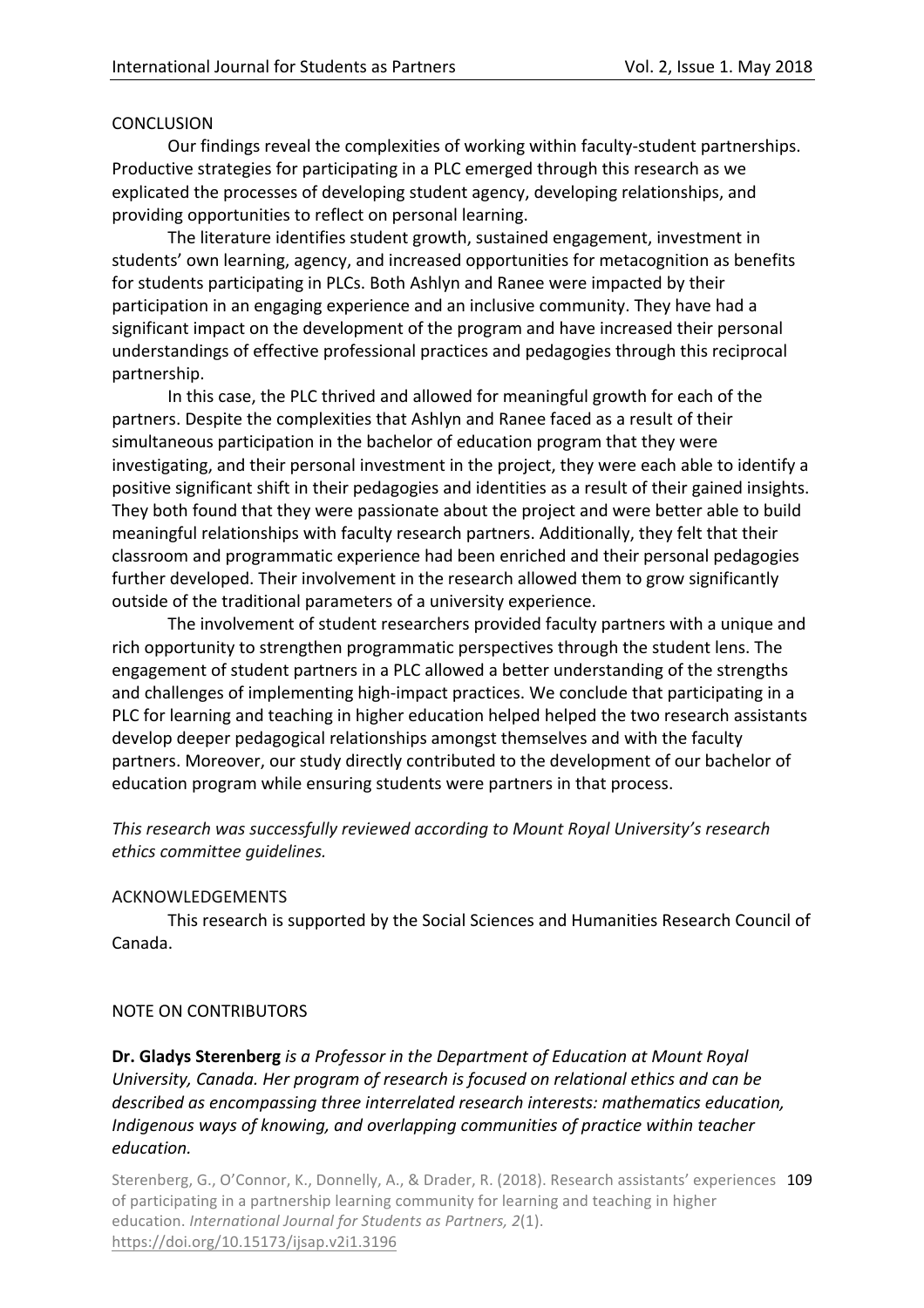**Dr. Kevin O'Connor** *is an Associate Professor in the Department of Education at Mount Royal University, Canada. His current research and publications are based on the synthesis of* multi-sensory pedagogy and interdisciplinary curriculum through the integration of *experiential and place-based learning, science field studies, and Indigenous education.*

**Ashlyn Donnelly** *is a fourth-year undergraduate student in the bachelor of education program* with a minor in English at Mount Royal University. She has a strong interest in *outdoor* education and student literacy and enjoys volunteering with Calgary Reads and the Girl Guides of Canada.

**Ranee Drader** *recently graduated from Mount Royal University with a bachelor of education degree* with minors in science and humanities. In addition to her academic pursuits in the area of the Scholarship of Teaching and Learning, she is interested in outdoor education and *working with at-risk youth.*

## **REFERENCES**

- Allin, L. (2014). Collaboration between staff and students in the scholarship of teaching and learning: The potential and the problems. *Teaching & Learning Inquiry, 2(1), 95-98.*
- Bovill, C., Cook-Sather, A., & Felten, P. (2011). Students as co-creators of teaching approaches, course design and curricula: Implications for academic developers. *International Journal for Academic Development, 16*(2), 1-5.
- Boyer, E. L. (1990). *Scholarship reconsidered: Priorities of the professoriate.* New York: The Carnegie Foundation for the Advancement of Teaching.
- Cambridge, D., Kaplan, S., & Suter, V. (2005). *Community of practice design quide: A step-bystep guide for designing and cultivating communities of practice in higher education*. Retrieved from https://library.educause.edu/resources/2005/1/community-ofpractice-design-guide-a-stepbystep-guide-for-designing-cultivating-communities-ofpractice-in-higher-education.
- Denzin, N., & Lincoln, Y. (Eds.). (2000). *Handbook of qualitative research*. Thousand Oaks, CA: Sage.
- Felten, P. (2013). Principles of good practice in SoTL. *Teaching and Learning Inquiry, 1*(1), 121-125.
- Felten, P., Bagg, J., Bumbry, M., Hill, J., Hornsby, K., Pratt, M., & Weller, S. (2013). A call for expanding inclusive student engagement in SoTL. *Teaching & Learning Inquiry, 1*(2), 63-67.
- Guba, E. G., & Lincoln, Y. S. (1994). Competing paradigms in qualitative research. In N. K. Denzin & Y. S. Lincoln (Eds.), *Handbook of qualitative research* (pp. 105-117). Thousand Oaks, CA: Sage.
- Healey M., Flint, A., & Harrington, K. (2014a). *Engagement through partnership: Students as partners in learning and teaching in higher education*. York, England: The Higher Education Academy. Retrieved from

https://www.heacademy.ac.uk/system/files/resources/engagement\_through\_partner ship.pdf

## Healey M., Flint, A., & Harrington, K. (2016). Students as partners: Reflections on a

Sterenberg, G., O'Connor, K., Donnelly, A., & Drader, R. (2018). Research assistants' experiences 110 of participating in a partnership learning community for learning and teaching in higher education. *International Journal for Students as Partners, 2(1).* https://doi.org/10.15173/ijsap.v2i1.3196